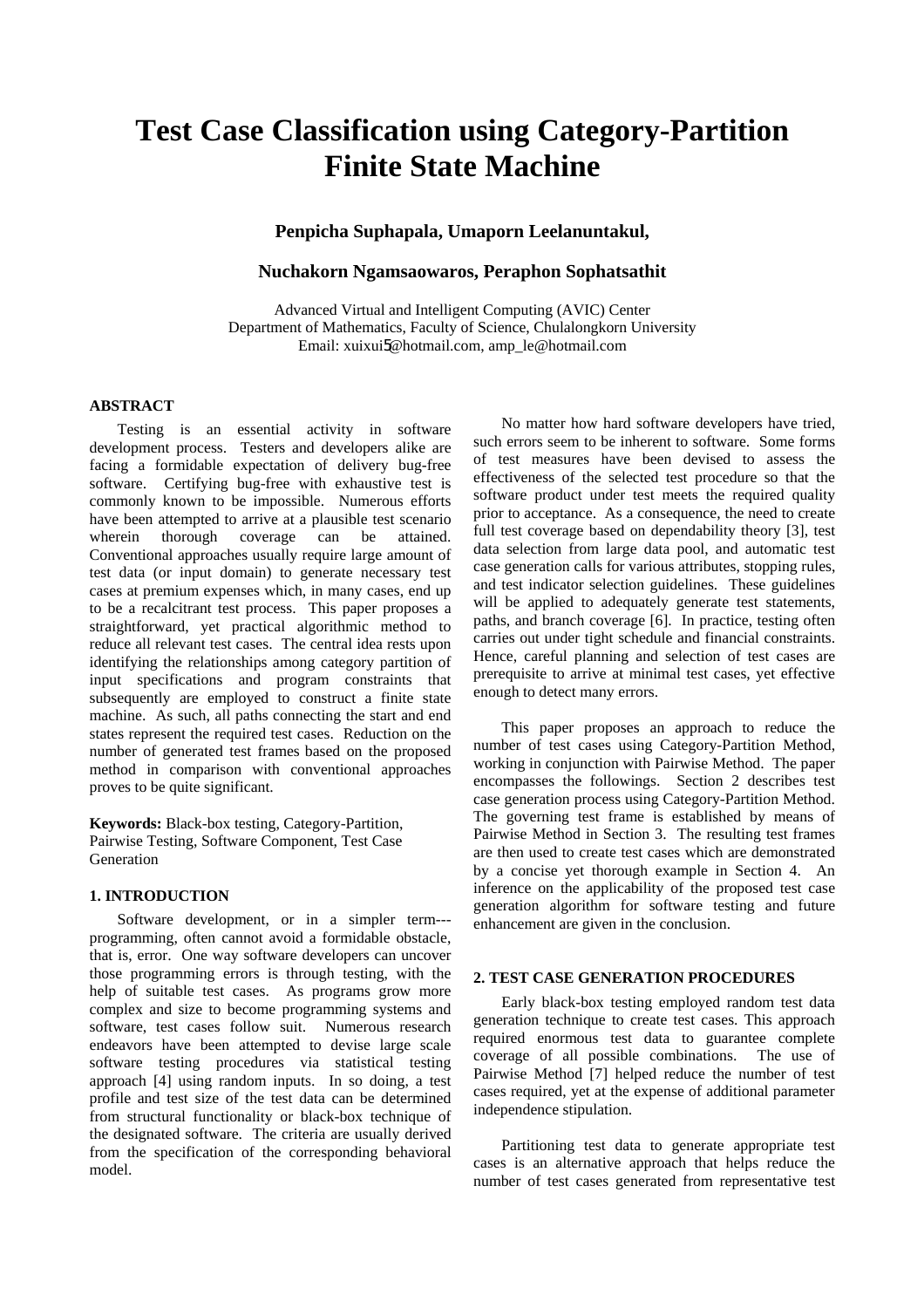data. This paper proposes an effective test case generation algorithm based on the above idea by using Pairwise Method and Category Partition Method [1, 2]. The proposed algorithm utilizes program specifications to classify relevant relationships among input test data, whereby adequate coverage can be attained. As such, the number of test cases obtaining from representative input data partitions or categories is reduced, yet equally test coverage in comparison with other methods is still maintained owing to non-redundant data selection.

Data relationship analysis is imperative to classify input data category for complete test coverage without sacrificing extraneous verification and speed. The basic idea rests on the scope of potential input data, in conjunction with environmental conditions that are pertinent to the test process. The analysis dichotomizes input data and their corresponding environment domains into partitions or classes called "parameter." Each parameter is further divided into "choice" according to program execution conditions. The relationship is then formed based on the attributes of each choice and its access conditions to construct a finite state machine (hereafter referred to as FSM or state machine). The state machine will be subsequently used to determine possible paths emanating from start state to final state. Each path represents a test frame of the test data necessary for test case generation process described below.

# **Step A: Analysis of test program execution stipulations**

Analyze the scope of input data and their possible environment conditions necessary for test program execution. Classify the data into separate groups called "parameters." Each parameter is further split into choices according to the test program conditions. Parameter grouping is carried out as follows:

- input data scope

 -determine the associated attributes of program's parameters

 -determine the required parameter specifications from the test program

- environmental conditions

 -determine various relevant conditions of the parameters

 -determine the characteristic of parameters that effect program execution

Consolidate all possible parameters and designate each choice corresponding to the parameter's characteristics.

### **Step B: Establishment of relationship of choices**

-Determine the relationships among the parameters obtained from step A by assigning basic attributes to the choices of each environmental parameter group, as well as viable access conditions that reflect the relationship among those choices. Determine the choice(s) that causes program defects (hereafter denoted by [error]).

Annotate the causes of defect for the choice and arrange them by priority of individual choice.

### **Step C: State machine construction from each choice**

-Construct a state machine from the above sets of relationships beginning with the first data node as the start state and the leaf data node as the final state. The remaining data nodes represent possible states. Accessibility of each choice designates the relationship among the choices. State change denotes possible paths among categories. The first state points to data nodes of the choice in the first category, whereas all leaf nodes point to the final state.

-Determine the direction from one node to the next according to selection conditions for each choice. The attributes corresponding to the selected node are then forwarded to the next (or destination) node. These attributes are compared with those of the destination node to see if any conflicts exist. If it is the case, the destination node is partitioned in accordance with the number of conflicting cases.

-Apply conditioned direction from one node to its successors for state transition.

# **Step D: Derivation of test frame construction from test paths**

-Determine test paths using Pairwise technique by considering the parameters between participating categories one pair at a time. The path so obtained will be unique and independent.

-Denote each test path as the characteristic of input domain for test case generation.

# **Step E: Test case generation procedures**

Create one test case based on every test frame derived above since each test frame designates the conditions required to construct the necessary test cases. A test case consists of the following components:

-test ID

 -description which narrates the test procedures and input description for each test condition, including the preconditions of the test case

 -expected output which exhibits the results to be obtained from each test case

 -actual output which is recorded after the test is run. If a test passes, the actual output will indicate "Pass." If a test fails, it is helpful to record "Fail" and a description of the failure.

### **3. SAMPLE TEST FRAME CONSTRUCTION**

The experiment demonstrates the procedures on generating test cases for a bookstore search utility. The program searches for books with less than or equal to the given price. The output displays all titles and prices from search results. Some specific program characteristics are given below.

**Command:** search **Syntax:** search <title> <price>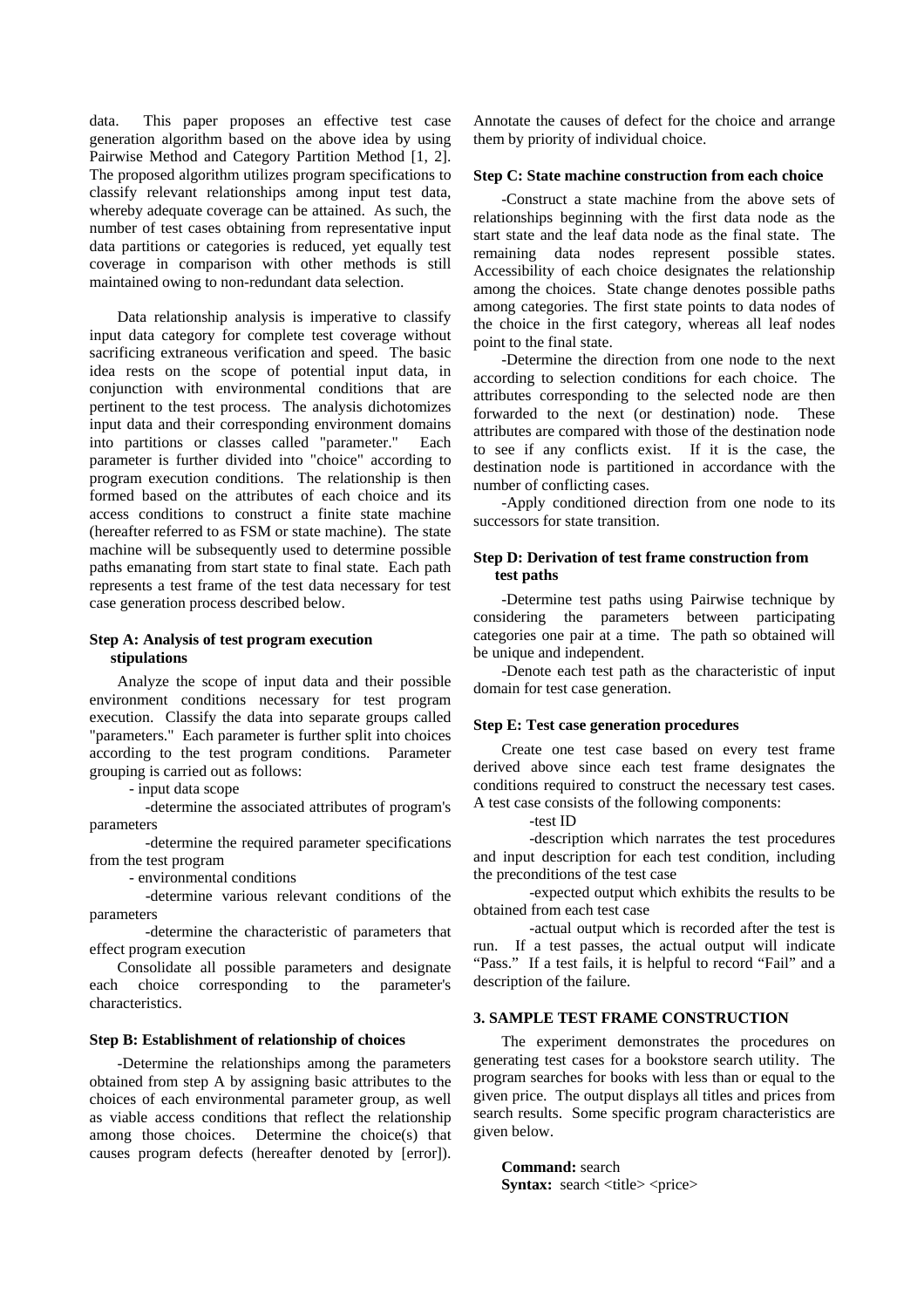## **Function:**

 search command looks for book titles based on the input keyword of which their respective price is less than or equal to the given price.

 <title> denotes the keyword used as search criteria, where <title> must begin and end with doublequotes ("). If the  $\lt$ title  $\gt$  contains a double-quote ("), simply denote it by two consecutive double-quotes ("").

 <price> represents the maximum price to be searched for, all of which must be greater than zero. If this search item is omitted, all books matching  $\langle$ title $>$ keyword will be retrieved, regardless of their price.

### **Example:**

-search "computer" 1000

 display all book titles having computer as their subject, along with selling price less than or equal to 1000 -search "computer network" 1000

 display all book titles having computer network as their subject, along with selling price less than or equal to 1000

-search "computer "" network"

 display all book titles having computer " network computer as their subject, along with their selling price

# **Step A: analysis of various relevant stipulations for execution of the search program**

Based on the scope of input data and working environment of the program, the first task is to analyze the impact on program execution by considering the syntax and function specifications. The above book title search example encompasses two parameters, namely, <title> and <price> which can be further examined their syntax and function as follows:

# **Syntax parameter**

-the format of <title> open/close double-quotes

 -the length of each keyword used in search process

 -existence of embedded double-quotes in the keyword

 -existence of embedded blanks in the keyword -the value of <price>

 The output environment of the function parameter consists of

-title search display

At which point, analysis of all possible parameters' specific characteristics constitutes the following individual parameters' choices

# **Parameters of input domains**

**<title> pattern:**  choice1<A1>: correctly quoted choice2<A2>: improperly quoted choice3<A3>: not quoted **<title> size:**  choice1<B1>: non-empty choice2<B2>: empty

# **embedded quotes:**

choice1<C1>: no embedded quote choice2<C2>: one embedded quote choice3<C3>: several embedded quotes **embedded blanks:**  choice1<D1>: no embedded blank choice2<D2>: one embedded blank choice3<D3>: several embedded blanks **boundary <price>:** choice $1 \le E1$ : more than or equal to zero choice2<E2>: omitted choice3<E3>: less than zero

# **Parameters of environment**

display <title> and <price> search results choice1<F1>: exactly one choice2<F2>: more than one choice3<F3>: none

### **Step B: establish the relationships among the choices**

In order to prevent impossible combinations, some preliminary specifications of the choices, access criteria, and error notes of each choice are described for all parameters. These relationships are then arranged, including their respective choice within the relationship as follows:

Parameters of input domains

**<title> pattern:**  choice1<A1>: correctly quoted [attribute Quote]

choice2<A2>: improperly quoted [error]

choice3<A3>: not quoted [error]

**<title> size:** 

choice1<B1>: non-empty [if Quote] [attribute NonEmpty]

choice2<B2>: empty [if Quote] [attribute Empty] **embedded quotes:** 

choice1<C1>: no embedded quote

choice2<C2>: one embedded quote [if NonEmpty]

choice3<C3>: several embedded quotes [if NonEmpty]

### **embedded blanks:**

choice1<D1>: no embedded blank

choice2<D2>: one embedded blank [if NonEmpty]

choice3<D3>: several embedded blanks [if NonEmpty]

#### **boundary <price>:**

choice1<E1>: more than or equal to zero choice2<E2>: omitted choice3<E3>: less than zero [error]

### **Parameters of environment**

display <title> and <price> search results choice1<F1>: exactly one choice2<F2>: more than one choice3<F3>: none

It is apparent that the choices with no associating specification for access conditions are those which can be accessed by any attributes of the given specification.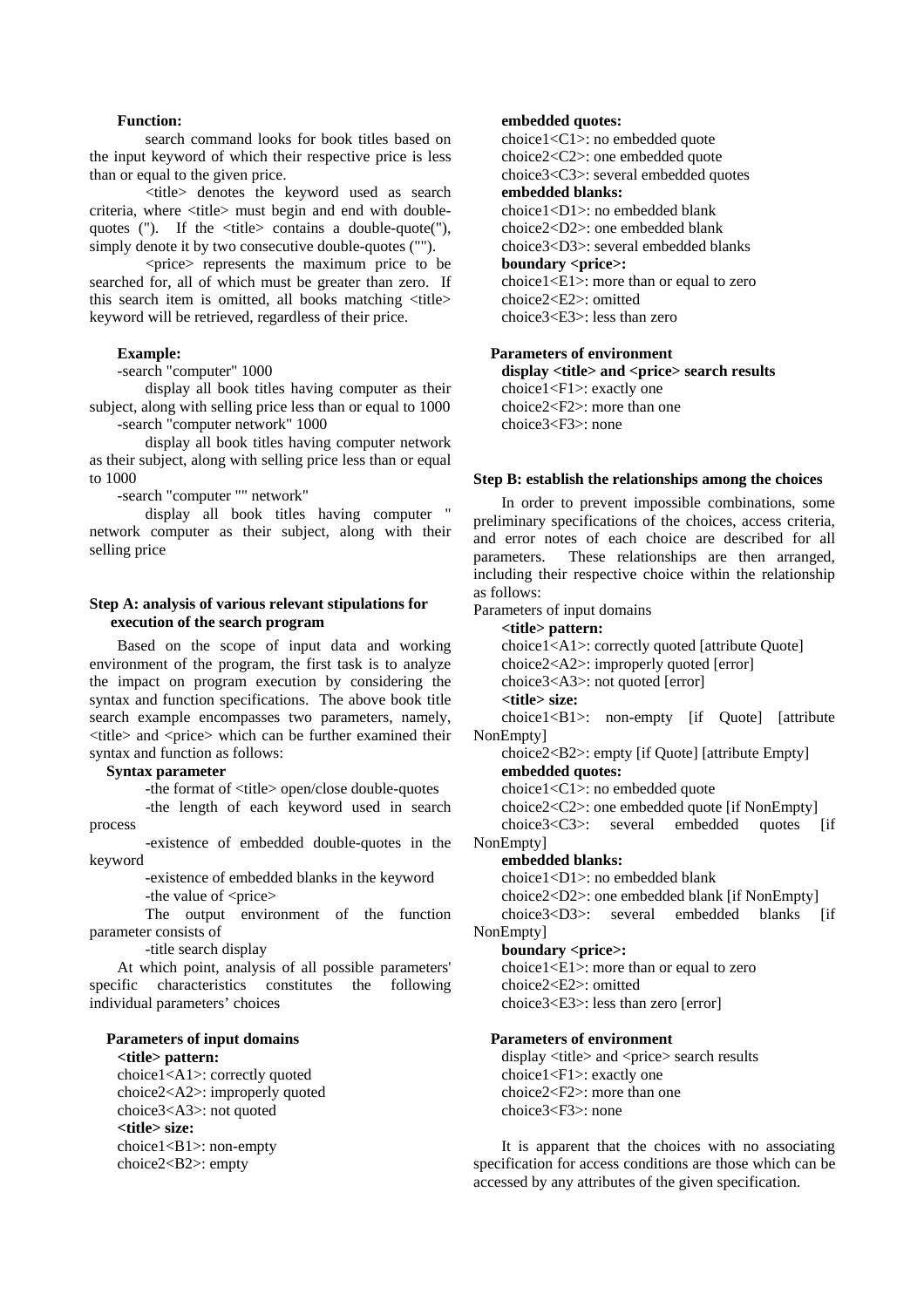

*Fig.1: State machine of total Test Frames*

# **Step C: construct state machine from the choices' relationship**

Given the first node as start node and the leaf nodes as end nodes, construct new nodes to represent each choice of the parameters along with their attributes. Connect a node to other nodes based on access conditions to form a path. The resultant state machine is depicted in Figure 1.

# **Step D: derive test frames from test paths of the state machine**

Every path of the state machine denotes the specification of input test data. If a path is visited in the state machine, that path is considered tested and will not be revisited. Bearing this principle in mind, the total number of paths created from step C within the test frame is 15 as follows:

1. {A1, B1, C1/1, D1/1, E1/1, F1} 2. {A1, B2, C1/2, D1/2, E1/2, F1} 3. {A1, B1, C2, D1/1, E2/1, F1} 4. {A1, B1, C3, D1/1, E1/1, F2} 5. {A1, B1, C1/1, D2, E1/1, F3} 6. {A1, B1, C1/1, D3, E1/1, F2} 7. {A1, B1, C2, D2, E2/1, F2} 8. {A1, B1, C2, D3, E2/1, F3} 9. {A1, B1, C3, D2, E2/1, F3} 10. {A1, B1, C3, D3, E1/1, F1} 11. {A1, B2, C1/2, D1/2, E2/2, F1} 12. {A1, B2, C1/2, D1/2, E1/2, F2} 13. {A1, B2, C1/2, D1/2, E1/2, F3} 14. {A1, B2, C1/2, D1/2, E2/2, F2} 15. {A1, B2, C1/2, D1/2, E2/2, F3}

### **Step E: Test case generation procedures**

According to the test frames from previous step, each test frame can generate one test case. A sample test frame from #6, i.e., {A1, B1, C1/1, D3, E1/1, F2} is given below.

**<title> pattern:** correctly quoted **<title> size:** non-empty **Embedded quotes:** no embedded quote **Embedded blank:** several embedded blanks **Boundary <price>:** more than or equals to zero **Environment Display <title> and <price> search results:** more than one

And the corresponding sample test case is as follows:

### **Test ID:** 6

**Description:** the database may contain more than one book records having"life and love" as the title and price over 200. **<title>:** " life and love " **<price>:** 200 **Expected results:** Database search may result in more than one match, wherein the corresponding title will be

displayed according to the above conditions.

**Actual results:** Pass / Fail

Based on all combinations obtained from the aforementioned search utility, there are 1\*2\*3\*3\*2\*3 or 108 cases of input data to be tested. Using Category-Partition Method, on the contrary, and assigning appropriate attributes to the parameters and environment variables, the yield of the state machine so constructed to derive all possible input test cases is 15, which is an astounding 86.11% reduction.

# **4. EXPERIMENTAL RESULTS**

This study conducted 3 test programs to assess the validity of the proposed approach. The first program was a book title keyword search utility that output a list of titles and its corresponding price. The second program was a boat reservation utility. The last program was a time-table search for any given train departing from Hua Lum Phong Railway Station to destination.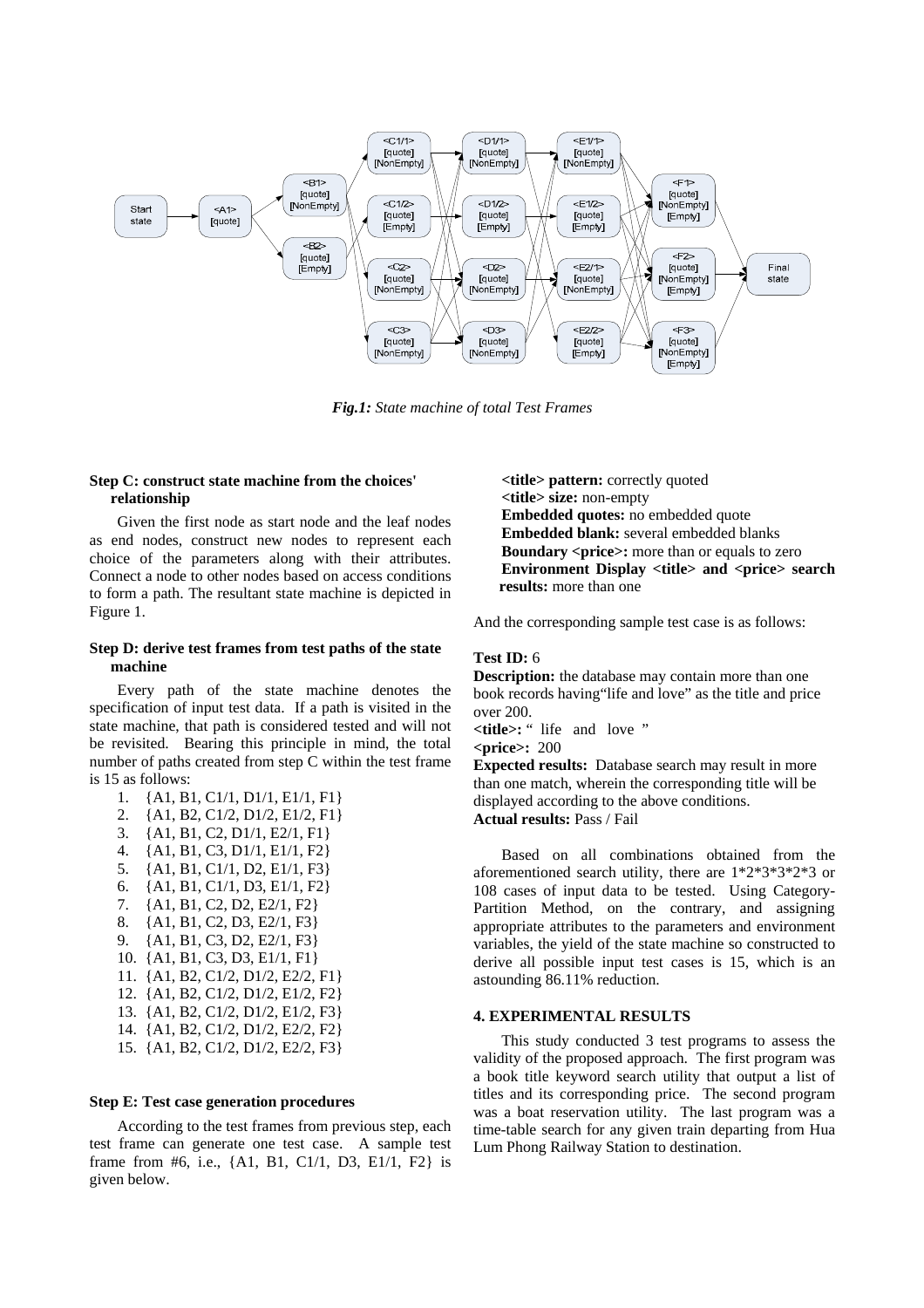The experiment was carried out using the four techniques, excluding [error] condition when last test case generation was performed. Comparative statistics with all-combination approach are given in Table 1.

| Table 1: number of test case in each method |  |  |  |
|---------------------------------------------|--|--|--|
|                                             |  |  |  |

| Method | Pair<br>wise | Base<br>case | Category<br>partition | <b>FSM</b> | Combi-<br>nation |
|--------|--------------|--------------|-----------------------|------------|------------------|
| Test 1 | 16           |              | 30                    | 15         | 108              |
| Test 2 | 14           |              | 22                    | 16         | 108              |
| Test 3 |              |              |                       | 2          |                  |

Table 2 compares the percentage of test case reduction obtained from all four techniques with allcombination approach. A visual comparative graph is illustrated in Figure 2.

*Table 2: Percent reduction as compared with allcombination techniques* 

| Method | Pair<br>Wise<br>(%) | Base<br>case<br>$\frac{9}{6}$ | Category<br>partition<br>(%) | <b>FSM</b><br>$(\%)$ | Combi-<br>nation<br>(%) |
|--------|---------------------|-------------------------------|------------------------------|----------------------|-------------------------|
| Test 1 | 85.19               | 91.67                         | 72.22                        | 86.11                |                         |
| Test 2 | 87.04               | 91.67                         | 79.63                        | 85.19                |                         |
| Test 3 |                     | 44.44                         | 22.22                        | 66.67                |                         |



*Fig.2: Graph of reduction rate of representative test cases*

Table 3 depicts the reduction rate of number of test cases in comparison with all-combination technique.

*Table 3: the reduction rate of number of test cases* 

| Method  | Pair<br>Wise<br>$\%$ | Base<br>case<br>(96) | Category<br>partition<br>(9) | <b>FSM</b><br>(% ) | Combi-<br>nation<br>$\frac{9}{6}$ |
|---------|----------------------|----------------------|------------------------------|--------------------|-----------------------------------|
| Percent | 57.41                | 75.93                | 58.02                        | 79.32              | 57.41                             |

### **5. CONCLUSION AND FUTURE WORK**

Test case classification using Category-Partition state machine to separate input test data based on their specifications yields competitive results in comparison with existing techniques such as Base Case, Category-Partition Method, Pairwise, and all-combination. Base Case approach is suitable for single normal case program, leaving multiple normal cases open. This was the case as in the first and second test programs where some test coverage were missing, despite apparent low number of test cases. The proposed approach, albeit slightly higher yield, furnishes more coverage.

The benefits from the proposed approach are three folds. First and foremost, test coverage is as complete as Category-Partition since the same classification technique is employed. The use of Pairwise method to create test frame eliminates duplicate cases, whereby fewer test cases are resulted. Next, Pairwise and all-combination techniques eliminate all examined cases, disregarding their inter-relationship. As such, certain needed test cases would not be taken into account, while others are contrived cases. The proposed approach incorporates input data relationship into consideration, whereby thorough inter-relationship coverage is attained. Lastly, the proposed technique is adaptable to matrix form, hence highly suitable for machine learning applications.

Due to the small size of data set, test path analysis was straightforward without any singularity. What remains to be considered is how to apply the proposed technique to large software with overlapping input domains. The positive precipitation from this approach is the use of state machine to construct test cases as long as those complex inputs can be categorically classified (there are myriad of researches on data clustering/classification). A concern from the theoretical stand point is to prove data adequacy [5] that represents the smallest set of input domain. This is to ensure a stopping criterion in deriving a state machine for all test cases.

Such incorporation of predicate and measurement theory calls for white-box analysis technique to aid the state machine construction. The processing time and cost incurred by white-box analysis is unfavorably justified from business point of view, and prolonging the software product to market. Thus, tradeoffs between a compelling challenge for in-depth study and development are to reach the ultimatum of "Software Engineering" philosophy.

### **6. REFERENCES**

[1] P. Ammnann and J. Offutt. "Using Formal Methods To Derive Test Frames In Category-Partition Testing", *Proceedings of the Ninth Annual Conference on Computer Assurance, 1994--COMPASS '94', Safety, Reliability, Fault Tolerance, Concurrency and Real Time, Security,* June 27-July 1, 1994, pp. 69-79.